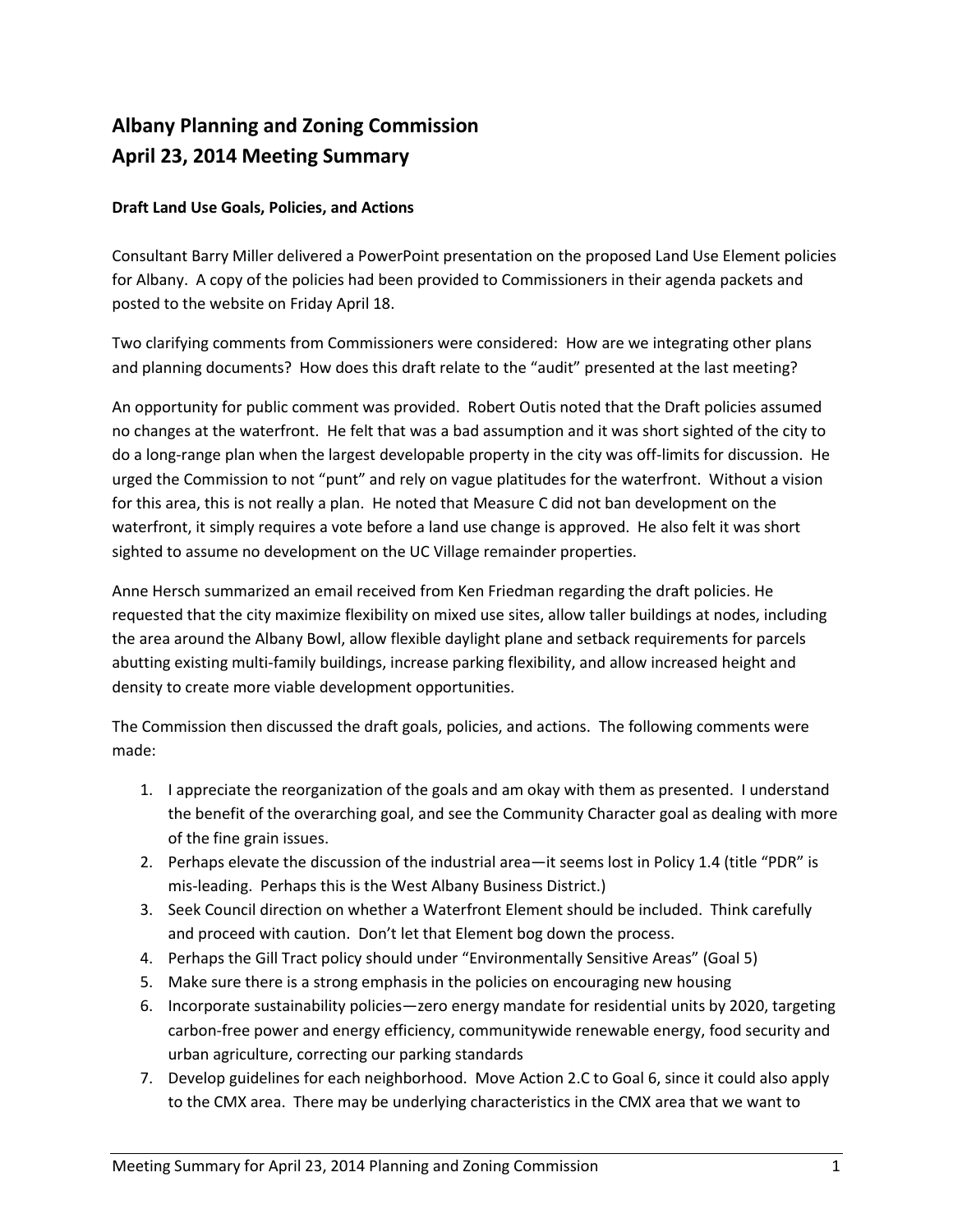emulate in new areas. Give the neighborhoods a stronger identity. *Another commissioner questioned the need for such guidelines—would this add another layer of regulation? The City already has residential design guidelines. Can we be less prescriptive, and let the character of neighborhoods grow more organically? Another commissioner cited the example of West Berkeley, where design guidelines encouraged buildings like Pyramid Brewery, which is in keeping with the area's industrial character. Could guidelines help preserve the character of streets with McGregor bungalows?* The need for guidelines which do not impede modern architecture was noted.

8. Be more consistent with the use of "that" vs "which"

The other comments dealt directly with the content of the goal, policy, action statements. These are summarized below:

- o Policy 1.2 should more explicitly reference the desire for employment growth and new jobs, since the balance is currently heavily weighted toward housing.
- o Policy 1.3: change "shopping" streets to "commercial" streets
- $\circ$  Policy 1.7: cross-reference policies to be located elsewhere in the plan on how the city will address global climate change
- o Policy 1.10: add other agencies: UC, transportation agencies, EBRPD
- $\circ$  Actions under Goal 1: (a) identify and remove barriers to housing construction; (b) undertake an economic development strategy to grow the employment base; (c) be a leader in climate change solutions.
- $\circ$  Policy 2.5: Make it a little more positive. Allow 2<sup>nd</sup> story additions to let homes be adapted to meet changing family needs, etc.
- o Policy 2.7: Policy sounds a little bit anti-business. How can it be framed in a more positive way.
- o Policy 2.10: Move it up higher—this is a priority.
- $\circ$  Action 2.C: Move to Goal 6. Change "homes" to buildings since this could also apply to commercial and industrial areas.
- o Policy 3.1: Confirm the allowances for 2.0 FAR and 3.0 FAR on Solano and San Pablo
- o Policy 3.4: Name Solano/San Pablo as a node. Include an action to incentivize development here, and meet with property owners to talk about lot consolidation and other ways to create a more vibrant place here.
- o Potentially list Marin/San Pablo as a node? Maybe, but probably not—area is currently autooriented and has open space on one corner.
- o Does Policy 3.10 conflict with our goal to protect residents on Adams and Kains?
- o Policy 3.14: rename as "Northern Gateway."
- o Action 3.B: Allow 4-stories (or even 5 stories) at nodes
- $\circ$  Action 3.C: Awkward wording in 2<sup>nd</sup> to last line. Should be "while meeting the needs of local business and minimizing overflow…"
- o Action 3.E: perhaps 5 story buildings within 100 feet of the intersection.
- o Action 4.D: Delete due to uncertain legal status